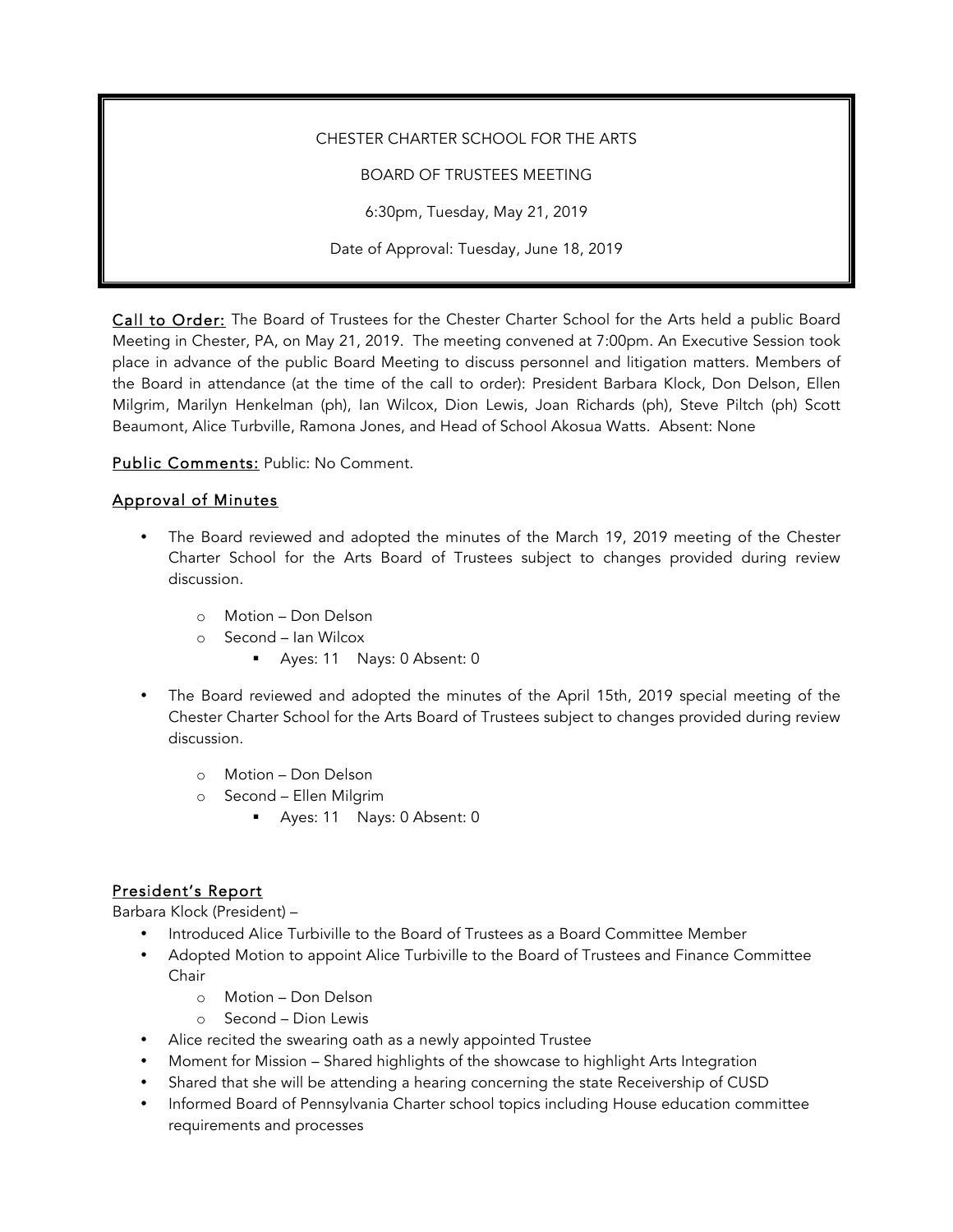## Governance and Nominating

Dion Lewis (Governance and Nominating Committee, Chair)

- Shared CCSA Board self-assessment survey and the Individual Board Member Self Evaluation
- Discussed overview of Board Conversations including the following topics:
	- o Team Building exercises
	- o Committees and how they are function
	- o Calendar of scheduled committee meetings
	- o Invite CCSA board members to give tours to prospective donors
	- o Proposed idea of a Board Day
	- o Recruit a Chester Community Member to Board
	- o Calendar of CCSA board events

## Academic Excellence

Marilyn Henkelman (Academic and Excellence Committee, Chair)

■ No Report

## Financial Report

Scott Beaumont (Finance Committee, Chair)

- Provided overview and context to the FY 2020 Annual Budget
	- o Improve education outcomes by increasing the math proficiency
	- o Increase enrollment, increase class size from 25-26 students to initiate revenue improvements in advance of bond principal payments required in the near future
	- o Additional TCF fundraising/campaigns in order to increase Annual Contribution from TCF to CCSA to \$800,000
	- o No capital projects for the upcoming budget year
- Discussed projected forfeiture rate to be applied to the budgeted 403b Expenditures in the FY 2020 budget
- Discussed the 8 year financial projections for CCSA
- Reviewed Balance Sheet, Cash Flow Statement and Preliminary Financial Report as of April 30, 2019

# School Report

Akosua Watts (Head of School)

- Shared the 2 versions of the new CCSA logo for the final approval from the Board
- Discussed Objectives for Educational Improvements for the 2019-2020 academic year
	- o Improve Math Proficiency
	- o Strengthen Middle School Program and Arts Integration for all Grades
	- o Strengthen High School & Post-Secondary program
	- o Fortify Special Education
- Shared and discussed the Organizational Chart for 2019-2020 school year
- Shared Draft Budget FY2020
	- o Increase enrollment, increase class size from 25-26 students,
	- o Work to advocate for an increase in the annual per student reimbursement rate
	- o Staff Summary and additions made to staff
	- o Health Insurance increase to 10%
	- o Special Education spending Budget to increase